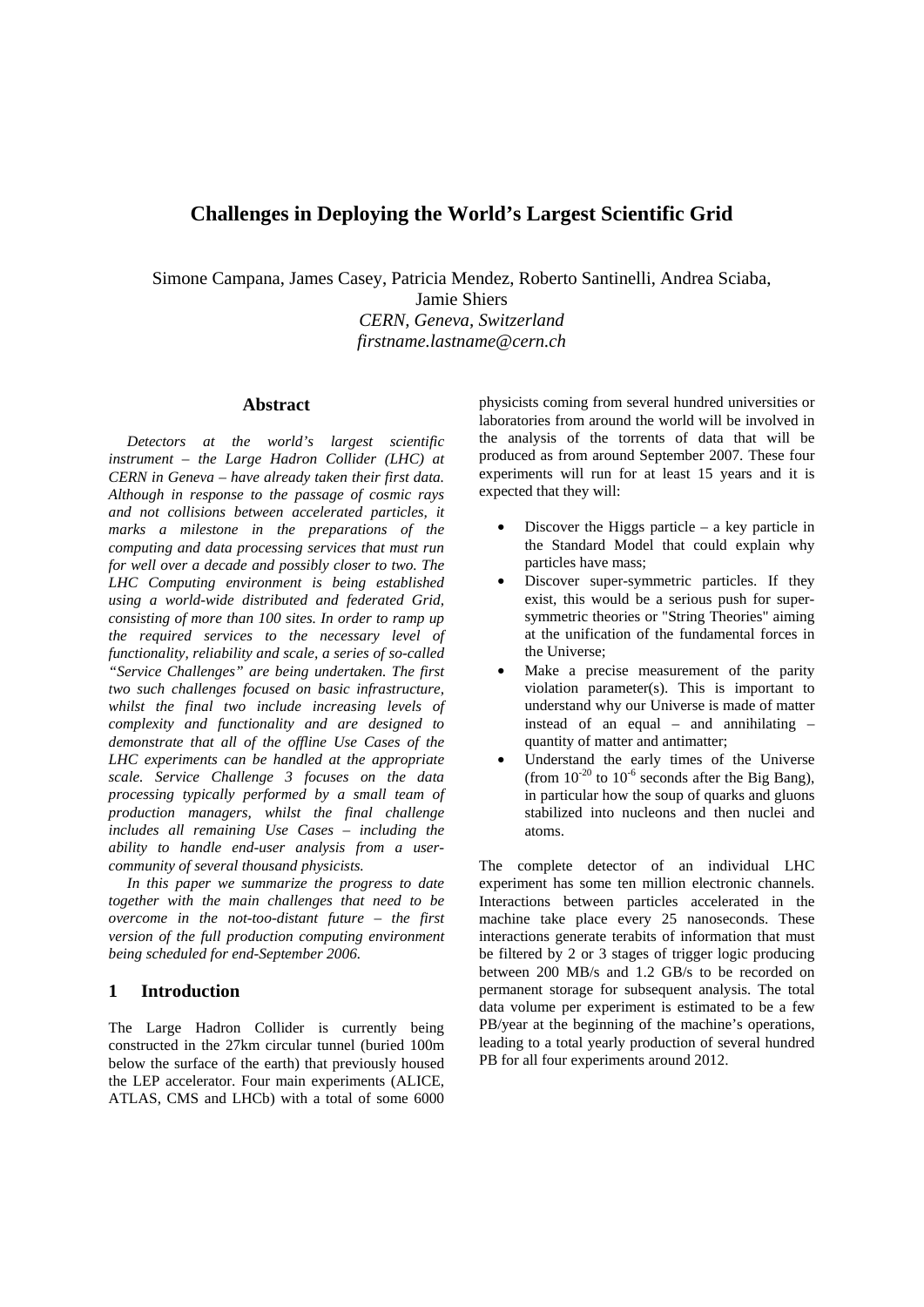The mission of the LHC Computing Grid (LCG) Project [1] is to build and maintain a storage and analysis infrastructure for the entire high-energy physics community that will use this machine. It currently consists of 160 sites, with 15000 CPUs and 9 PB of storage.

The requirements of the experiments have been defined in Computing Model documents of each of the experiments and have been refined in individual Computing Technical Design Reports that were published in June 2005. The requirements for all experiments for the year 2008 correspond to a CPU capacity of 140 million SPECint2000, to about 60 PB of disk storage and 50 PB of mass storage.

The data from the LHC experiments will be distributed around the globe, according to a hierarchical model. The raw data emerging from the data-acquisition systems will be recorded on tape and initially processed at the Tier-0 centre of LCG located at CERN. The data will be distributed to a small number of Tier-1 centres – major computer centres with sufficient storage capacity for a significant fraction of the data and with round-the-clock operation. Analysis tasks requiring access to large subsets of the raw, processed, and simulated data will take place at the Tier-1 centres. A list of the current Tier-1 centres can be found in Table 3 below.

The Tier-1 centres will make data available to Tier-2 centres, each consisting of one or several collaborating computing facilities, which can store sufficient data and provide adequate computing power for end-user analysis tasks and Monte Carlo simulation. Individual scientists will also access these facilities through Tier-3 computing resources – these can consist of local clusters in a University Department or even individual PCs.

Excellent wide-area networking is essential to the operation of the LHC Computing Grid. The national and regional research networking organizations are collaborating closely with the Tier-1 regional centres and CERN in a working group to devise an appropriate architecture and deployment plan to match LHC requirements.

Data challenges and service challenges – the latter being the primary focus of the remainder of this paper – probe and evaluate current software and hardware solutions in increasingly demanding and realistic environments approaching the requirements of LHC data taking and analysis. The service challenges, together with a clear definition and implementation of the basic services required by the experiments, form the basis of the overall plan for establishing the fullscale global LHC Grid service for the start-up of LHC in 2007.

The LCG Project depends upon several other projects for the supply of much of the specialized software used to manage data distribution and access as well as job submission and user authentication and authorization, known as the *Grid middleware*. These projects include Globus, Condor, the Virtual Data Toolkit and the gLite toolkit.

The majority of the computing resources made available by the members of the collaboration are operated as part of the EGEE Grid, a consortium of national Grid infrastructures and computing centres from 34 countries. Other resources are operated as part of other grids, such as the Open Science Grid (OSG) in the United States and the Nordic Data Grid Facility (NDGF). Achieving interoperability between different grids without compromising on the functionality constitutes a major challenge.

# **2 LCG Service Challenges**

So as to be ready to fully exploit the scientific potential of the LHC, significant resources need to be allocated to a series of Service Challenges. These challenges are an essential on-going and long-term commitment to achieving the goal of a production-quality worldwide Grid at a scale beyond what has previously been achieved.

Whilst many of the individual components that make up the overall system are understood or even deployed and tested, much work remains to be done to reach the required level of capacity, reliability, and ease-of-use. These problems are compounded not only by the inherently distributed nature of the Grid, but also by the need to get large numbers of institutes and individuals, all with existing, concurrent and sometimes conflicting commitments, to work together on an incredibly aggressive time scale.

The service challenges must be run in an environment that is as realistic as possible, which includes end-toend testing of all key experiment use-cases over an extended period, demonstrating that the inevitable glitches and longer-term failures can be handled gracefully and recovered from automatically. In addition, as the service level is built up by subsequent challenges, they must be maintained as stable production services on which the experiments test their computing models.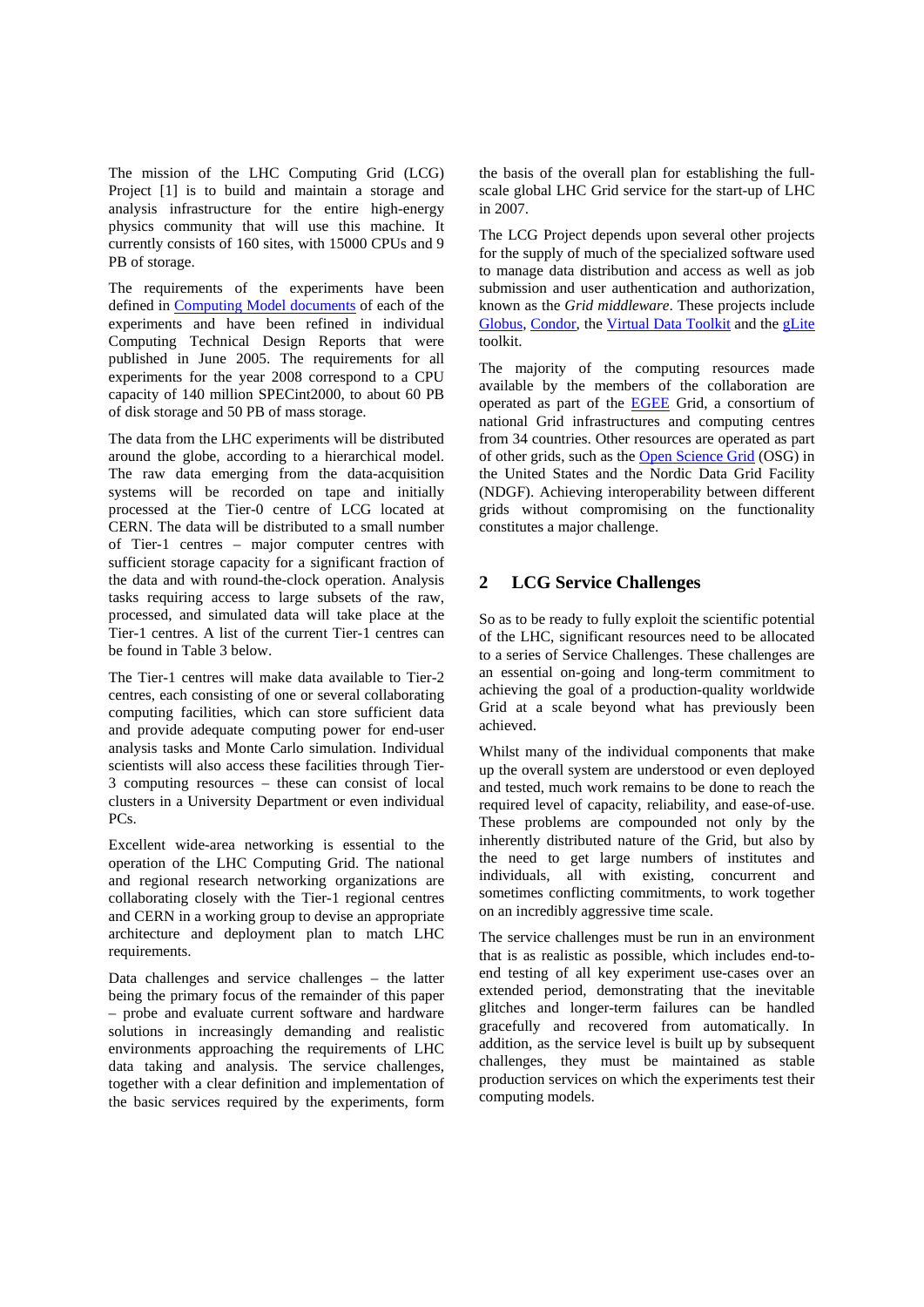The first two challenges [2] — December 2004 and March 2005 — focused on the basic infrastructure and involved neither the experiments nor Tier-2 sites. Nevertheless, the experience from these challenges proved extremely useful in building up the services and in understanding the issues involved in offering stable production services around the clock for extended periods.

During the remainder of 2005, the Service Challenges will expand to include all the main offline use cases of the experiments apart from analysis and will begin to include selected Tier-2 sites. Additional components over the basic infrastructure will be added step by step, including experiment-specific solutions. It is important to stress that each challenge includes a set-up period, during which residual problems are ironed out, followed by a period that involves the experiments but during which the focus is on the 'service', rather than any data that may be generated and/or transferred (that is, the data are not necessarily preserved and the storage media may be periodically recycled). Finally, there is an extended service phase designed to allow the experiments to exercise their computing models and software chains.

#### **2.1 Setup and Throughput Tests**

Service Challenge 3 (SC3) consists of a set-up phase that started on 1st July 2005, during which a number of throughput tests were performed (reported on below), followed by a Service Phase due to run from 1 September 2005 until the end of the year.

The primary responsibility of the participating sites at the infrastructure level was to provide a conformant SRM 1.1 [3] interface to their managed storage. The implementations currently in use are based on CASTOR [4] at CERN, CNAF and PIC, dCache [5] at all other Tier-1s except for NDGF, who currently use DPM [6], and either dCache or DPM at Tier-2 sites. A reliable file transfer service has been set up based on the gLite File Transfer Service (FTS) [8] at CERN and at many of those Tier-1s that will support Tier-2s during the throughput tests of the set-up phase. A service based on the LCG File Catalogue (LFC) [6] has been provided at CERN for ATLAS, CMS and LHCb. ALICE, ATLAS and CMS require a local file catalogue at all sites, LHCb would like read-only replicas for reasons of availability at two external sites.

#### **2.2 Results of Service Challenge 3**

In terms of file transfer services and data rates, the goals of Service Challenge 3, that started in July 2005, were to demonstrate reliable transfers at rates of 150 MB/s per Tier-1 managed disk to managed disk and 60 MB/s to managed tape, in all cases through an agreed SRM interface. The total aggregate data rate out of CERN was targeted at 1 GB/s. These target data rates are 50% higher than those successfully achieved in Service Challenge 2, with the data rate out of CERN scaled by the increase in participating sites. *All* Tier-1 sites participated in this challenge, although a small number did not have the necessary network bandwidth installed to have been able to have achieved the target data rate. However, testing the basic infrastructure and gaining experience with the corresponding services was viewed as an important step.

Although a period of continuous running with the Tier-1 sites was achieved between 13th and 19th July, this was only at the rates of 500-600MB/s previously seen in Service Challenge 2.

| <b>Site</b>      | Daily average (MB/s) |
|------------------|----------------------|
| ASCC, Taiwan     | 10                   |
| BNL, US          | 107                  |
| FNAL, US         | 185                  |
| GridKA, Germany  | 42                   |
| CC-IN2P3, France | 40                   |
| CNAF, Italy      | 50                   |
| NDGF, Nordic     | 129                  |
| PIC, Spain       | 54                   |
| RAL, UK          | 52                   |
| SARA/NIKHEF, NL  | 111                  |
| TRIUMF, Canada   | 34                   |

Table 1 - Best daily throughputs sustained per site

The tape write target was also not met, with sites on average managing a rate of 30MB/s.

A period of debugging followed in August to try and understand exactly where bottlenecks were occurring and for what reasons. Diagnosing tape problems were excluded initially, and this led to three lines of attack

- Understand performance implications of long round trip time (RTT), i.e. US and Asia Pacific sites;
- Understand transfers with low number of streams (<10) substantially underperformed;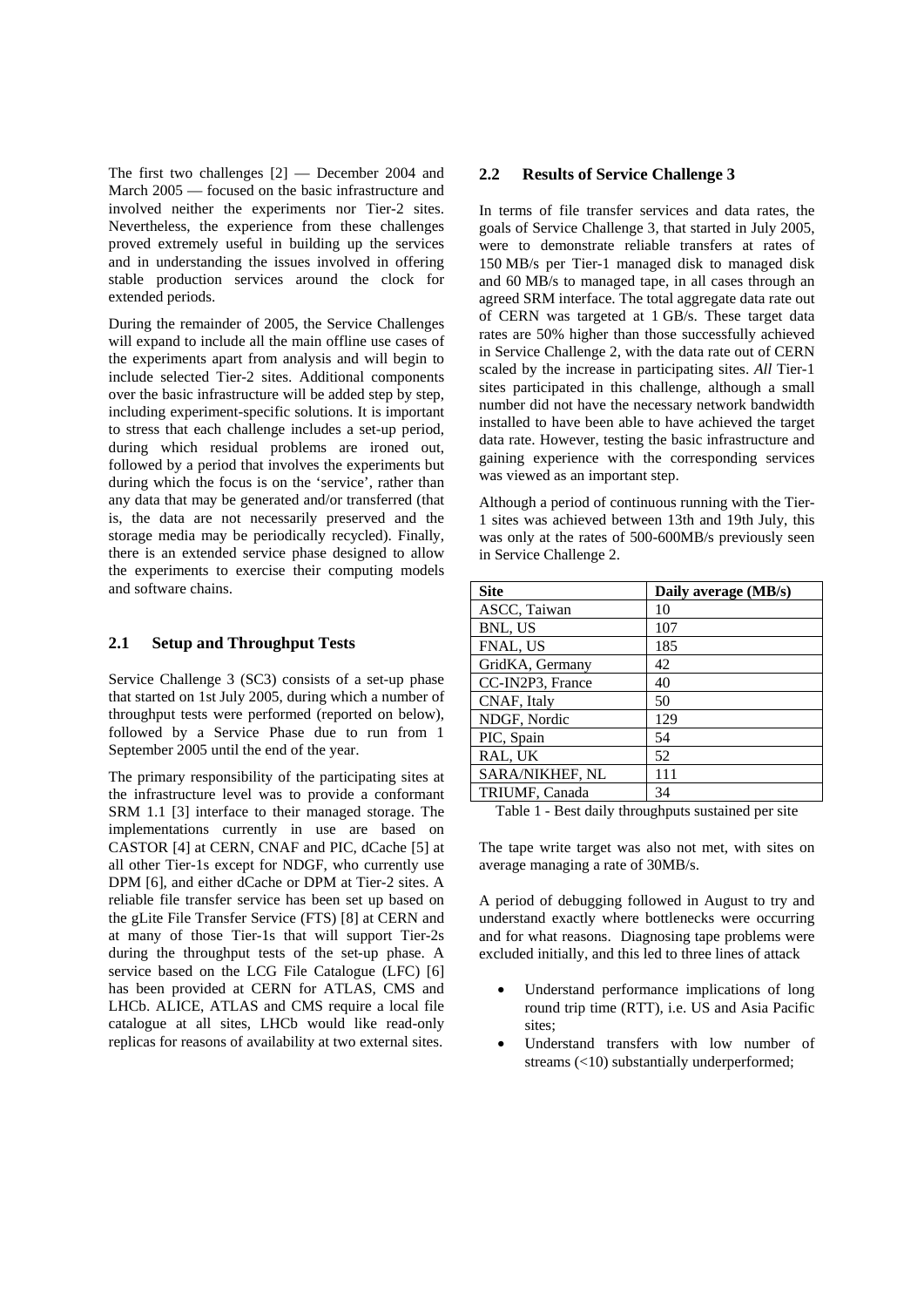Understand why transfers to European sites with ample bandwidth did not fill the bandwidth

These tests are being currently carried out with individual sites who exhibit the characteristics under investigation. In parallel, together with DESY – the developers of the dCache SRM implementation – research was done to provide an "optimal" set of configuration and usage parameters. This will be provided to Tier-1 sites using dCache in order for them to get close to a well-tuned system quickly.

A small number of Tier-2 sites were also foreseen, focusing on those with good local support, both at the level of the required infrastructure services and from the relevant experiment. The file transfer goals between Tier-2 and Tier-1 sites were to show sustained transfers using 1 GB files of ~3 files / hour Tier-2 to Tier-1 over several days. In a number of cases, Tier-1 sites have chosen also to test Tier-1 to Tier-2 transfers – not strictly speaking part of this challenge as this corresponds to analysis data flows – part of service challenge 4. Furthermore, all bar one Tier-1 site is actively involved in establishing services for and at Tier-2 sites and a large number of such sites are preparing for the service phase. This is particularly encouraging as the total number of foreseen Tier-2 sites well exceeds 100 and their role in the overall LCG production computing environment will be significant – particularly in the area of Monte Carlo production and processing and in many cases support for end user analysis. In terms of the number of participating Tier-2s, the reliability of the services and the sustained transfer rates, the goals for this part of the challenge have been largely exceeded.

# **2.3 Experiment Support Activities**

As described above, a key differentiator of service challenge 3 over previous tests is the inclusion of additional services for the experiments, including their own offline software, services and use cases.

Obtaining end-user "buy-in" – and indeed full production use – of the Service Challenge 3 infrastructure is considered a key milestone on the road to fully functional production services – due in one year's time – and hence are reported on in detail below.

The Service Challenge Wiki includes information concerning the status of the general purposes services that have provided (FTS, LFC, BDII nodes deployed for SC3, etc), daily log files, that track the progress of the sites throughout the service challenges and the interventions provided by the experts, and information concerning the Tier-1 and Tier-2 sites. Documentation, contact mailing lists and other support information is also provided. A multi-level support structure is also in place, with first level support – box-level monitoring and intervention – being handled by the central operations team. 2nd level support requires basic knowledge of the applications but still involves follow strict procedures, backed up as necessary by expert 3<sup>rd</sup> level support.

# **2.3.1 Support for the FTS**

A set of FTS pilot servers has been setup at CERN, consisting of one node per experiment inside the SC3 network and hence with access to the high-speed routes defined from Tier-0 (CERN) to Tier-1 sites and scheduled transfers on them. The nodes are called fts- <VO\_name>-test.cern.ch. These nodes are intended to permit the experiments to gain familiarity with the service before the Service phase, adapting their codes as necessary and to perform preliminary transfer tests aimed primarily at determining site readiness. Access to these nodes has been restricted to a small group of persons per each experiment. In each server, a set of channels has been pre-defined following the experiment requirements. For example, for the Alice experiment, the following channels have been defined: CERN-CERN, CERN-GRIDKA, CERN-IN2P3, CERN-INFN, CERN-NDGF, CERN-SARA. Those Tier-1 sites supporting Tier-2 sites via the FTS have also deployed a FTS server. The client installation of FTS has been distributed in the LCG2.5.0 release – targeted at Tier-2 sites participating in SC3. An FTS UI has also been installed at CERN and configured according to the experiments' requirements. Finally an SC3-specific BDII has been configured containing the information of the LFC catalogs and the Storage Elements available at the various sites.

Service nodes are also available, following the convention fts-<VO\_name>.cern.ch.

## **2.3.2 Support for the LFC**

Each experiment has a pilot LFC server deployed at CERN for the same reasons as above. These machines are named: lfc-<VO\_name>-test.cern.ch and they are visible from the BDII setup for the SC3 throughput phase.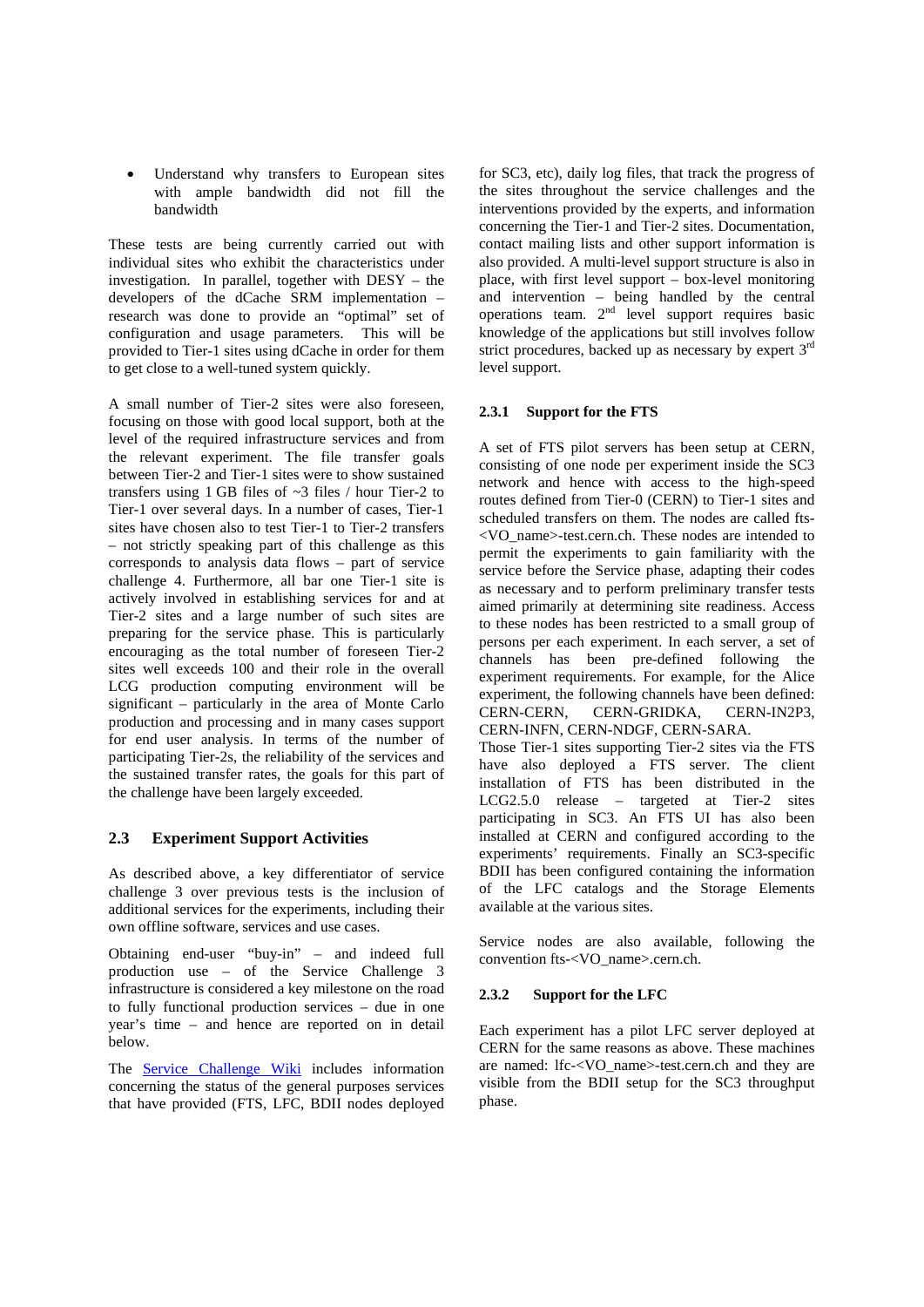The client and the server codes have been deployed with the LCG2.5.0 version. Similarly, production servers for the service phase are available, following the convention: lfc-<VO\_name>.cern.ch.

### **2.3.3 VO Boxes – "Agents & Daemons"**

The LHC experiments require a mechanism to allow them to run long-lived agents at a site. This requirement was clearly identified by the Baseline Services Working Group, aimed at establishing the basic services required for SC3 and beyond. These agents will perform activities on behalf of the experiment and its applications, such as submitting jobs to a CE, monitoring those jobs, scheduling file transfers, or scheduling database updates. No such general service currently exists, although such actions are handling by batch jobs  $-$  a misuse of the batch system. The first prototype of these boxes has been deployed in the LCG2.6.0 version. It allows a direct login via *gsissh* for the software administrators of the corresponding experiment and the registration of a proxy for an automatic renewal. It is possible to submit a few jobs through these boxes. It is important to emphasize that this LCG2.6.0 version of the VO Boxes is a prototype, with a more complete version in the next LCG2.7.0 release.

#### **2.3.4 stdout/err monitoring tools**

During the production phases of the experiments within the LCG environment the unavailability of the standard output and error files until the end of the job has been raised as an issue. In those cases where these files give information of the status of the job, it becomes a fundamental issue to provide a tool able to retrieve the partial standard output and error files at running time. As well for those jobs, which perform important checks for the rest of the job (i.e. access to storage resources or other services) the possibility to retrieve the result of these checks before the job ends can avoid long jobs running with an incorrect performance.

This motivated the baseline services workgroup to find a solution based on the experience gained with ad hoc tools provided by the experiment support group of the deployment team for the productions of the Geant4 collaboration performed in the LCG resources.

A set of tools have been deployed in the LCG2.6.0 version to solve these problems.

## **2.4 Experiment Specific Activities**

### **2.4.1 ALICE**

The ALICE experiment will run its whole production within the SC3 environment. Only those sites involved in SC3 are candidates for Alice.

A VO Box is required at each site. The experiment plans to run its own agents and to install its software in these boxes.

As file catalog, ALICE will use the LFC as a site-local catalog and this therefore has to be installed at each site. Their own central catalog (AliEn catalog) will play the role of a metadata catalog.

The collaboration has already begun to test the FTS performing a few transfers in the channel predefined for them.

#### **2.4.2 ATLAS**

The ATLAS activities on SC3 can be separated in two phases: a "testing phase", ending in September 2005 and a "service phase", from September to December 2005.

The main goals of the testing phase are the evaluation of new Grid services, the development and validation of new ATLAS specific components, and the integration of such components with the Grid infrastructure. More in details, the ATLAS Data Management system has been re-engineered, passing from an architecture based on a central file and metadata catalog, to a system relying on a central location catalog and local replica catalogs at each site. For this reason, some of the main activities in July 2005 were the migration of ATLAS entries from EDG-RLS to LFC, testing of LFC performance and functionality, testing of the POOL File Catalog interface with LFC and cleaning of corrupted entries in the file catalogs (LFC and EDG-RLS) and the LCG storage elements. The reliable FTS has been tested transferring large blocks of files and integrated into the ATLAS Data Management service.

The new ATLAS Data Management system, together with the new Distributed Production system will be deployed in September 2003, concluding the testing phase. ATLAS pilot jobs, together with ATLAS specific Site Functional Tests have been prepared and will be employed to guarantee the correct configuration of each site.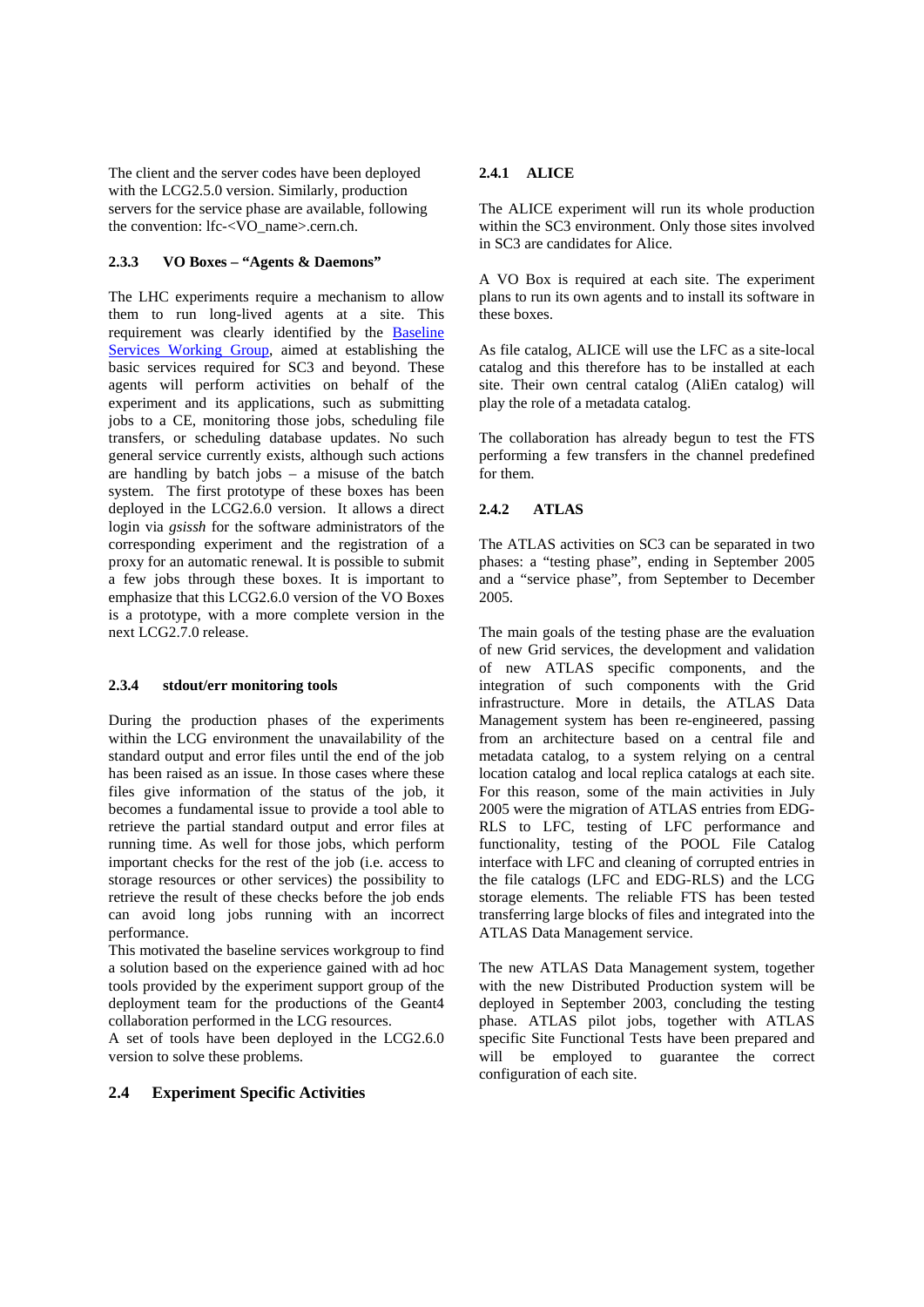Their involvement in the service phase will consist of two parallel activities: the Distributed production and a Tier-0 exercise.

The Distributed Production activity will start in October 2005 with a small scale exercise. The new infrastructure will be tested and deployed to produce roughly 1M events for a data volume of 5TB. From November, the large scale production (10M events) will start.

The Tier-0 activity is aimed to simulate the reconstruction of the data as they would come out of the detector and their distribution to Tier-1s and Tiet-2s, according to the ATLAS computing model. Such exercise, also starting at the beginning of November 2005, will stress several ATLAS and Grid services, like the ATLAS Data Management systems, the CPU farms, Storage Elements at every Tier, the file catalogs and several databases.

## **2.4.3 CMS**

The SC3 activity of the CMS experiment is aimed to test the data transfer infrastructure. CMS will use their own PhEDEx tool to perform the transfers. However, the use of FTS underneath PhEDEx in the longer term is not ruled out.

CMS is using the POOL MySQL catalog. An interface POOL-LFC has been provided by the Grid Deployment team. CMS together with the EIS team is performing functionality and performance tests of this interface. It is planned as well the migration from XML and MySQL to the new catalog.

## **2.4.4 LHCb**

LHCb is planning to evaluate the provided services during the throughput phase. The experiment requires the LFC as the central catalog. In this sense, a conversion of the format of their replicas is needed in order to let LFC be used through the DLI interface by the Workload Management System. The inclusion of the LFC in their own framework Dirac is foreseen, as is the FTS. Initial tests using the latter are currently being performed using the channel defined for this purpose.

# **3 Goals of Service Challenge 4**

Service Challenge 4 needs to demonstrate that all of the offline data processing requirements expressed in the experiments' Computing Models, from raw data taking through to analysis, can be handled by the Grid at the full nominal data rate of the LHC. All Tier-1 sites need to be involved, together with the majority of the Tier-2s. The challenge needs to successfully complete at least 6 months prior to data taking. The service that results from this challenge becomes the production service for the LHC and is made available to the experiments for final testing, commissioning and processing of cosmic-ray data. In parallel, the various centres need to ramp up their capacity to twice the nominal data rates expected from the production phase of the LHC, to cater for backlogs, peaks and so forth. The analysis involved is assumed to be batch-style analysis, rather than interactive analysis, the latter is expected to be performed primarily 'off the Grid'. The data rates that must be supported per site are approximately 50% higher than the target for Service Challenge 3, but must be written to tape, rather than disk, at the Tier-1 sites. The total aggregate data rate out of CERN that needs to be supported in Service Challenge 4 is 1.6 GB/s to tape at the Tier-1s, whilst the final service must be capable of running at twice this data rate.

Preparations for the services required for this challenge and indeed the initial version of the production LHC Computing Environment, have already started – overlapping with debugging of the throughput tests in Service Challenge 3 and it own service phase. Benefiting from the experience of running production services, the key hardware requirements are currently being analysed. The focus is redundancy, high availability and scalability, achieved where possible in software – thus simplifying greatly the hardware aspects.

In addition, "site-audits" are foreseen, where a team of experts analyses in detail site plans for ramping up to the nominal data rates, for the provision of the needed services to the local community and for handling inter-Tier issues and support.

An important differentiator of this final challenge is the need to support not only a strictly limited number of production users but also the full communities of the LHC experiments. Not only does this imply a number of additional services but also requires a fully fledged distributed support model. The Tier-0, Tier-1s and to a lesser extent the Tier-2s have to offer a highly reliable and functional service 24 hours a day for extended periods. End-users should not see 'cracks' in the service or major differences in functionality or support level depending on where there jobs run – which should indeed be transparent.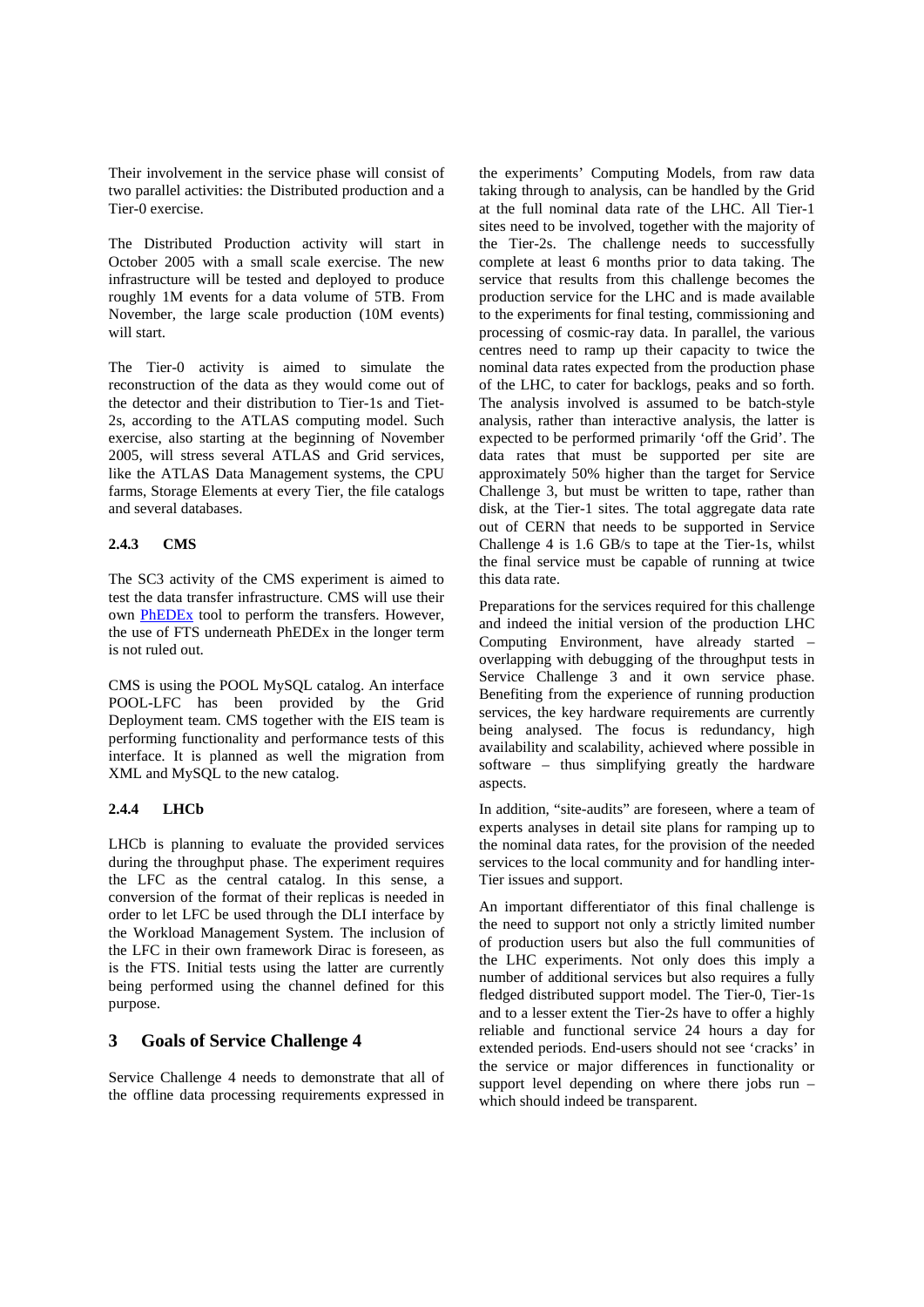The majority of the over-100 Tier-2 sites that have so far been identified have a 'natural' Tier-1 that should support them (in terms of providing the service end of the reliable File Transfer Service, archival storage for Monte Carlo products generated at the Tier-2 and delivery of analysis data to the Tier-2). Negotiations are on-going with the various Tier-1 sites and the experiments to ensure that all Tier-2 sites are affiliated to a Tier-1 – a small number of which are expected to obtain these services directly from CERN itself.

Table 3 below lists the nominal data rates that should be achieved in Service Challenge 4.

Note that the *target data rate* is the data rate that must be sustained continuously during the normal operation of the LHC machine. These targets must be demonstrated during SC4. The Grid and its component Tier-0 and Tier-1 centres must be capable of sustained operation at twice this rate to allow for catching up after service interruptions, and to be able to absorb locally generated load from the Tier-1 or Tier-2 centres.

The data rate to BNL is calculated on the assumption that the full ESD will be exported to this laboratory, rather than the fractional share that is sent to other Tier-1 sites. The resources provided by a given site and the size of the user community supported will also influence these figures.

| <b>Date</b> | <b>Description</b>                                                                                                                                                                                                                                                                                                                                                                                                                                                                                                                                 |
|-------------|----------------------------------------------------------------------------------------------------------------------------------------------------------------------------------------------------------------------------------------------------------------------------------------------------------------------------------------------------------------------------------------------------------------------------------------------------------------------------------------------------------------------------------------------------|
| 01/09/05    | Service Challenge 3:<br>start of stable<br>service phase, including at least 9 Tier-1<br>and 10 Tier-2 centres.                                                                                                                                                                                                                                                                                                                                                                                                                                    |
| 31/12/05    | high-performance<br>Tier-0/1<br>network<br>operational at CERN and 8 Tier-1s.                                                                                                                                                                                                                                                                                                                                                                                                                                                                      |
| 31/12/05    | 750 MB/s data recording demonstration<br>at CERN: Data generator $\rightarrow$ disk $\rightarrow$ tape<br>sustaining 750 MB/s for one week.                                                                                                                                                                                                                                                                                                                                                                                                        |
| 31/01/06    | for baseline<br>required software<br>All<br>services deployed and operational at all<br>Tier-1s and at least 20 Tier-2 sites.                                                                                                                                                                                                                                                                                                                                                                                                                      |
| 30/04/06    | Service Challenge 4 Set-up: Performance<br>throughput tests complete:<br>and<br>Performance goals (see Table 3 below)<br>CERN-disk $\rightarrow$ network $\rightarrow$ Tier-1-tape.<br>Throughput test goal is to maintain for<br>three weeks an average throughput of 1.6<br>GB/s from disk at CERN to tape at the<br>sites. All Tier-1<br>Tier-1<br>sites<br>must<br>participate. The service must be able to<br>support the full computing model of each<br>experiment, including simulation and end-<br>user batch analysis at Tier-2 centres. |
| 31/05/06    | Service Challenge 4: Start of stable<br>service phase, including all Tier-1s and 40<br>Tier-2 centres.                                                                                                                                                                                                                                                                                                                                                                                                                                             |
| 30/09/06    | 1.6 GB/s data recording demonstration<br>at CERN: Data generator $\rightarrow$ disk $\rightarrow$ tape<br>sustaining 1.6 GB/s for one week using the<br>CASTOR mass storage system.                                                                                                                                                                                                                                                                                                                                                                |
| 30/09/06    | Initial LHC Service<br>in<br>operation:<br>Capable of handling the full target data<br>rate between CERN and Tier-1s (see<br>Table 3). The service will be used for<br>extended testing of the computing systems<br>of the four experiments, for simulation and<br>for processing of cosmic-ray data. During<br>the following six months each site will<br>build up to the full throughput needed for<br>LHC operation - twice the nominal data<br>rate.                                                                                           |
| 01/04/07    | LHC Service Commissioned: A series of<br>performance, throughput and reliability<br>tests completed to show readiness to<br>operate continuously at the target data rate<br>and at twice this data rate for sustained<br>periods.                                                                                                                                                                                                                                                                                                                  |